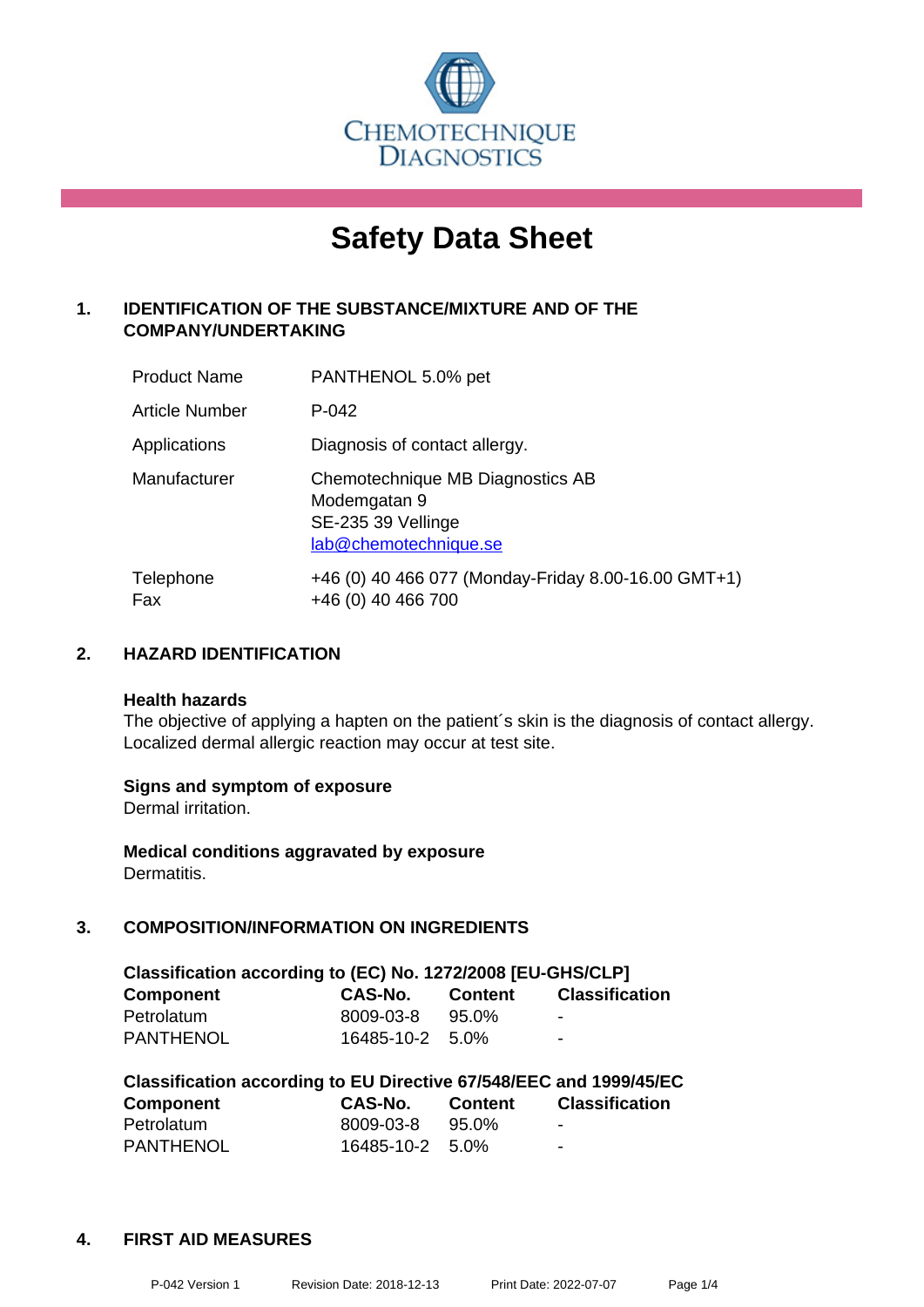#### **Emergency and first aid procedures**

Obtain medical attention.

# **5. FIRE-FIGHTING MEASURES\***

#### **Suitable extinguish media**

CO2, powder or water spray. Fight larger fires with water spray or alcohol resistant foam.

#### **For safety reasons unsuitable extinguishing agents** Water with full jet.

**Special protective equipment for fire-fighters** Wear self-contained respiratory protective device. Wear fully protective suit.

\*Data is shown for petrolatum only

# **6. ACCIDENTAL RELEASES MEASURES**

**Steps to be taken if material is released or spilled** Contain and place in a closed container.

## **7. HANDLING AND STORAGE**

## **Precautions to be taken in handling and storage**

Store dark at 5-8°C. Avoid extended exposure to light. FOR EXTERNAL USE ONLY.

## **8. EXPOSURE CONTROLS/PERSONAL PROTECTION**

#### **Respiratory protection** Not required.

**Ventilation** Local exhaust.

**Protective gloves** Disposal gloves.

#### **Eye protection** Not required with normal use.

# **Work/Hygienic practices**

Wash hands after each use.

## **9. PHYSICAL AND CHEMICAL PROPERTIES**

Odour **Odourless** 

Appearance Ivory White Semi-solid

Melting point\* 50-55° C

Boiling point\* No data available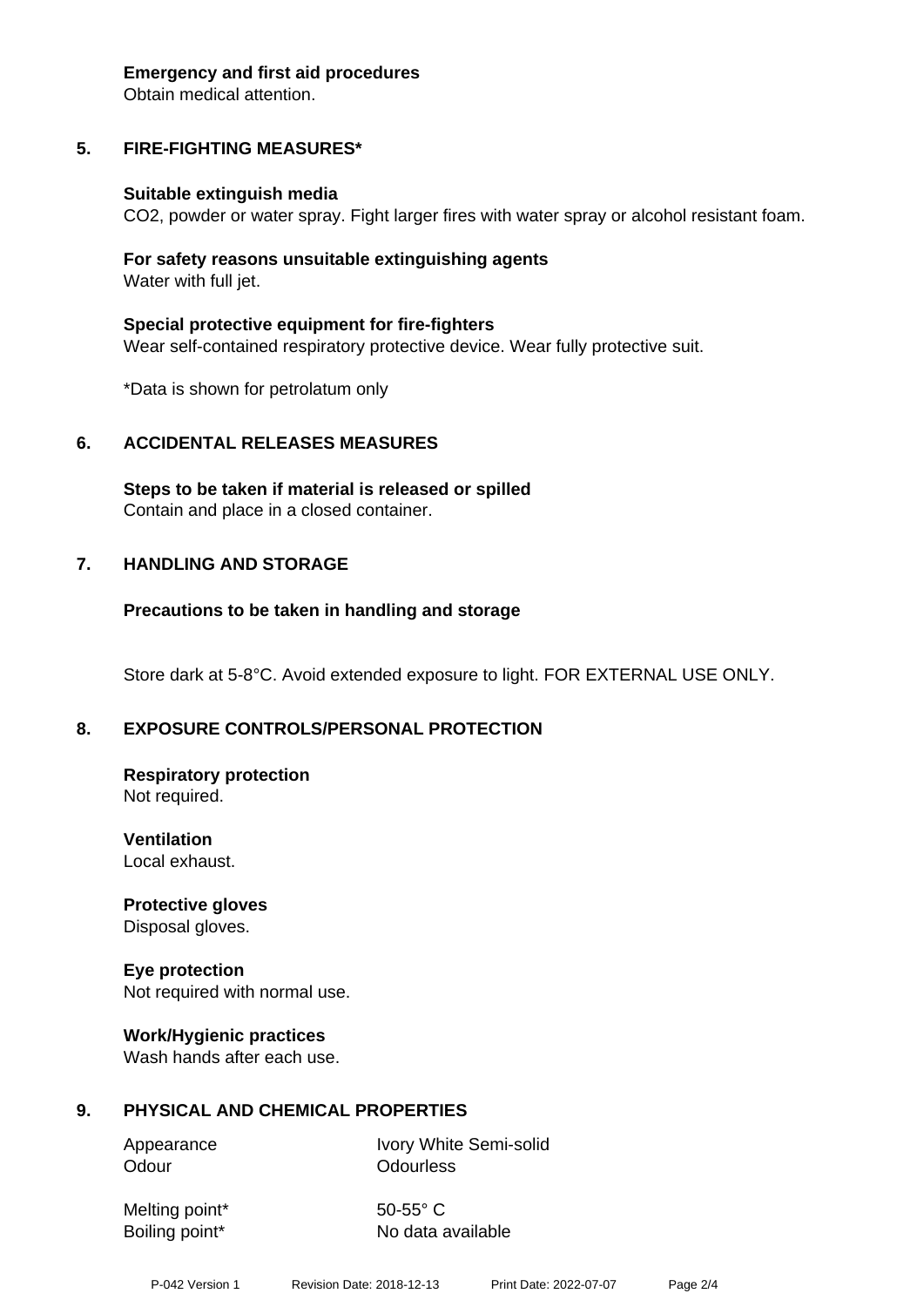Flash point\* >100°C Density\* No data available. Solubility in/Miscibility with Water\*

Self ignition\* Product does not self ignite. Danger of explosion\* Product does not present an explosion hazard. Insoluble

\*Data is shown for petrolatum only

# **10. STABILITY AND REACTIVITY**

## **Incompability**

May react with strong oxidizing agents.

## **Stability**

Stable at recommended storage conditions.

#### **Hazardous byproducts**

Combustion may generate CO, CO2 and other oxides.

## **Hazardous polymerization**

Will not occur.

# **11. TOXICOLOGICAL INFORMATION**

No data available.

## **12. ECOLOGICAL INFORMATION**

No data available.

## **13. DISPOSAL CONSIDERATIONS**

## **Waste disposal method**

Comply with federal, state/provincial and local regulation.

## **14. TRANSPORT INFORMATION**

Not dangerous goods.

## **15. REGULATORY INFORMATION**

The classification is according to the latest editions of the EU lists, and extended by company and literature data.

## **16. OTHER INFORMATION**

## **Text of H-statements and R-phrases mentioned in Section 3**

Pharmaceutical quality of tested hapten is confirmed by Chemotechnique Diagnostics